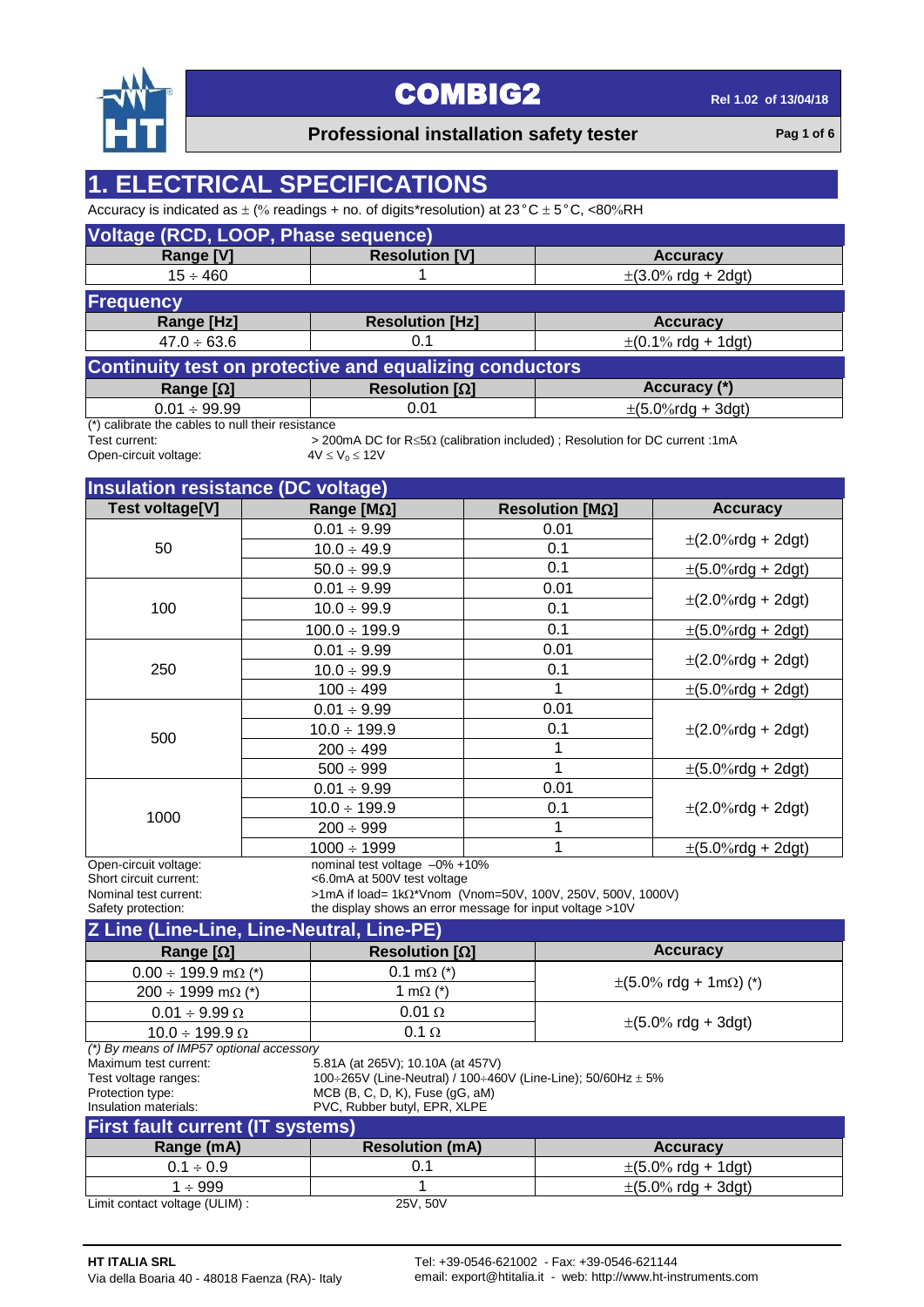

#### **Professional installation safety tester Pag 2** of 6

# **RCD test (Molded case type)**

Frequency:  $50/60$ Hz  $\pm$  5%

RCD type:  $AC (\sim)$ , A  $(\sim)$ , B( $\cdot \cdot$ ) – General (G), Selective (S) and Delayed ( $\circ$ )<br>Rated tripping currents (I $\triangle N$ ):: 6mA, 10mA, 30mA, 100mA, 300mA, 500mA, 650mA, 1000mA Rated tripping currents (IAN):: 6mA, 10mA, 30mA, 100mA, 300mA, 500mA, 650mA, 1000mA<br>Line-PE, Line-N voltage: 100V ÷265V RCD type AC and A, 190V ÷265V RCD type B 100V  $\div$ 265V RCD type AC and A, 190V  $\div$ 265V RCD type B

| RCD tripping current (Molded case type - RCD General) |                                   |                         |                        |                                |  |  |  |  |  |  |
|-------------------------------------------------------|-----------------------------------|-------------------------|------------------------|--------------------------------|--|--|--|--|--|--|
| <b>RCD type</b>                                       | IΔN                               | Range I∆N [mA]          | <b>Resolution [mA]</b> | Accuracy IAN                   |  |  |  |  |  |  |
| AC, A, B                                              | 6mA,10mA                          |                         |                        | $-0\%$ , $+10\%$ <sub>AN</sub> |  |  |  |  |  |  |
| AC, A, B                                              | $30mA \leq  \Delta N  \leq 300mA$ | $(0.2 \div 1.1) I_{AN}$ | $\leq$ 0.1 $I_{AN}$    |                                |  |  |  |  |  |  |
| AC, A                                                 | 500mA ≤I∆N ≤650mA                 |                         |                        | $-0\%$ , $+5\%$ <sub>AN</sub>  |  |  |  |  |  |  |

#### **RCD Molded type tripping time range [ms] (TT/TN system)**

|                   |               |                   | x 1/2             |                   |                   | x <sub>1</sub>    |                   |            | x <sub>2</sub> |               |          | x <sub>5</sub> |               |              | <b>AUTO</b>       |              |                   |              |   | $AUTO +$     |    |
|-------------------|---------------|-------------------|-------------------|-------------------|-------------------|-------------------|-------------------|------------|----------------|---------------|----------|----------------|---------------|--------------|-------------------|--------------|-------------------|--------------|---|--------------|----|
|                   |               | G                 | ${\mathsf S}$     | (Y                | G                 | S                 | $\mathcal{N}$     | G          | S              | $\mathcal{S}$ | G        | S              | $\mathcal{N}$ | G            |                   | $S(\lambda)$ | G                 | $s(\lambda)$ | G | $\mathsf{S}$ | Ö) |
| 6mA               | AC<br>Α<br>в  | 999<br>999<br>999 | 999<br>999<br>999 | 999<br>999<br>999 | 999<br>999<br>999 | 999<br>999<br>999 | 999<br>999<br>999 | 160<br>160 | 210<br>210     |               | 50<br>50 | 150<br>150     |               | ✓            | ✓                 |              | 310<br>310<br>310 |              | ✓ |              |    |
| 10 <sub>m</sub> A | AC<br>A<br>B  | 999<br>999<br>999 | 999<br>999<br>999 | 999<br>999<br>999 | 999<br>999<br>999 | 999<br>999<br>999 | 999<br>999<br>999 | 160<br>160 | 210<br>210     |               | 50<br>50 | 150<br>150     |               | $\checkmark$ | $\checkmark$<br>✓ |              | 310<br>310<br>310 |              | ✓ |              |    |
| 30mA              | AC<br>Α<br>B  | 999<br>999<br>999 | 999<br>999<br>999 | 999<br>999<br>999 | 999<br>999<br>999 | 999<br>999<br>999 | 999<br>999<br>999 | 160<br>160 | 210<br>210     |               | 50<br>50 | 150<br>150     |               | $\checkmark$ | ✓<br>$\checkmark$ |              | 310<br>310<br>310 |              | ✓ |              |    |
| 100mA             | AC<br>A<br>В  | 999<br>999<br>999 | 999<br>999<br>999 | 999<br>999<br>999 | 999<br>999<br>999 | 999<br>999<br>999 | 999<br>999<br>999 | 160<br>160 | 210<br>210     |               | 50<br>50 | 150<br>150     |               | $\checkmark$ | $\checkmark$<br>✓ |              | 310<br>310<br>310 |              |   |              |    |
| 300mA             | AC<br>A<br>В  | 999<br>999<br>999 | 999<br>999<br>999 | 999<br>999<br>999 | 999<br>999<br>999 | 999<br>999<br>999 | 999<br>999<br>999 | 160<br>160 | 210<br>210     |               | 50<br>50 | 150<br>150     |               | $\checkmark$ | ✓                 |              | 310<br>310<br>310 |              |   |              |    |
| 500mA<br>650mA    | AC.<br>A<br>B | 999<br>999        | 999<br>999        | 999<br>999        | 999<br>999        | 999<br>999        | 999<br>999        | 160<br>160 | 210<br>210     |               | 50       | 150            |               | $\checkmark$ | $\checkmark$      |              | 310<br>310        |              |   |              |    |
| 1000mA            | AC<br>A<br>B  | 999<br>999        | 999<br>999        | 999<br>999        | 999<br>999        | 999<br>999        | 999<br>999        | 160        | 210            |               |          |                |               |              |                   |              |                   |              |   |              |    |

Resolution: 1ms, Accuracy:  $\pm$ (2.0%rdg + 2dgt)

#### **RCD Molded type tripping time range [ms] (IT system)**

|                                               |              |     | $x$ 1/2 |     |     | x <sub>1</sub> |     |     | x <sub>2</sub> |               |    | x <sub>5</sub> |    |              | <b>AUTO</b> |        |     |   | AUTO+ |   |  |
|-----------------------------------------------|--------------|-----|---------|-----|-----|----------------|-----|-----|----------------|---------------|----|----------------|----|--------------|-------------|--------|-----|---|-------|---|--|
|                                               |              | G   | S       |     | G   | S              | べ   | G   | S              | $\ddot{\sim}$ | G  | S              | N. | G            | S           | $\sim$ | G   | S | G     | S |  |
| 6mA<br>10 <sub>m</sub> A<br>30 <sub>m</sub> A | AC<br>Α<br>B | 999 | 999     | 999 | 999 | 999            | 999 | 160 | 210            |               | 50 | 150            |    | ✓            |             |        | 310 |   | ✓     |   |  |
| 100mA<br>300mA<br>500mA<br>650mA              | AC<br>A<br>B | 999 | 999     | 999 | 999 | 999            | 999 | 160 | 210            |               | 50 | 150            |    | $\checkmark$ |             |        | 310 |   |       |   |  |
| 1000mA                                        | AC<br>Α<br>В | 999 | 999     | 999 | 999 | 999            | 999 | 160 | 210            |               |    |                |    |              |             |        |     |   |       |   |  |

Resolution: 1ms, Accuracy:  $\pm$ (2.0%rdg + 2dgt)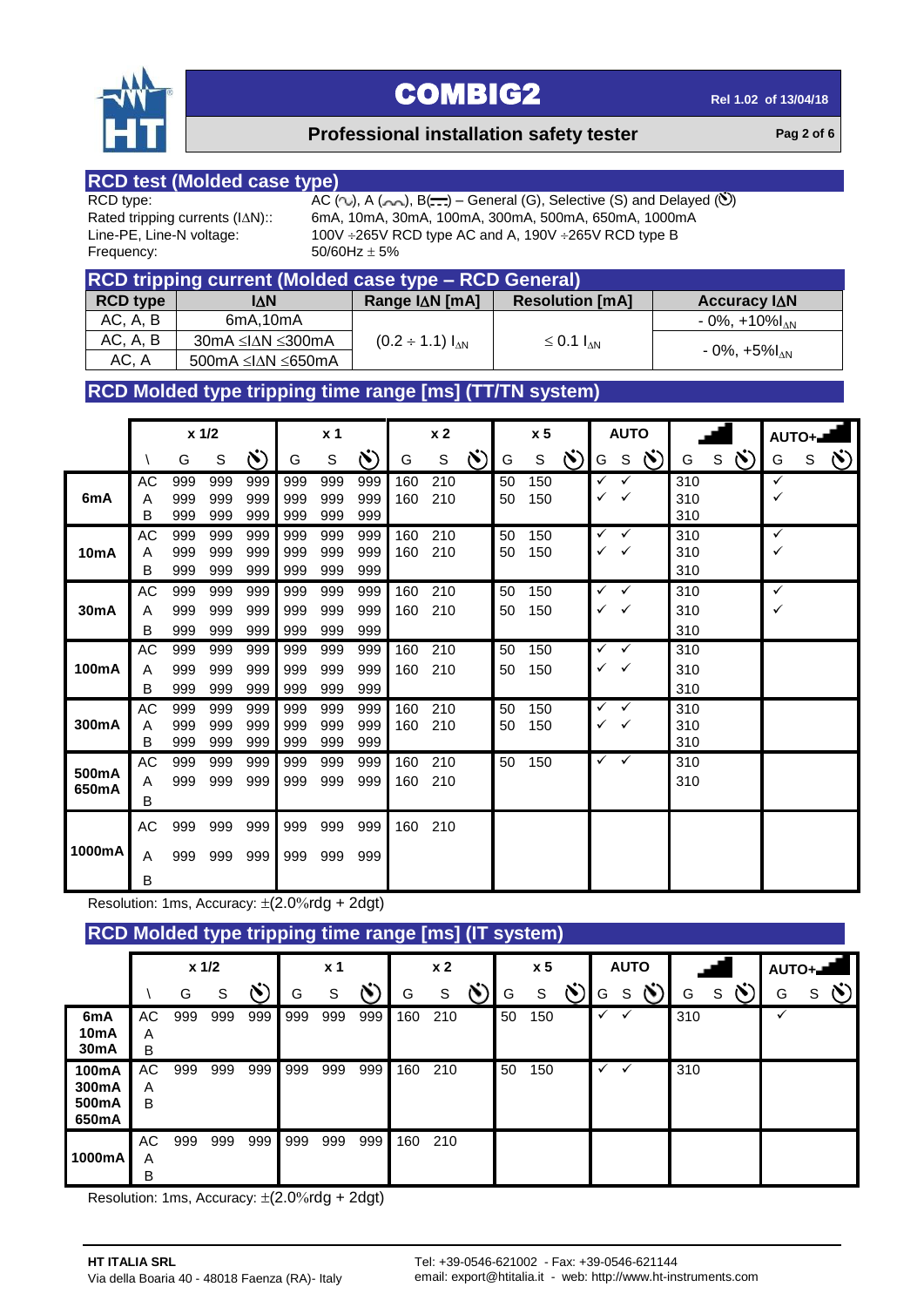

#### **Professional installation safety tester Pag 3** of 6

| Test on earth leakage delay tester RCDs (with RCDX10 optional accessory) |                                                        |            |                               |                |                                                                                                         |                |                               |                |                |                |                        |                        |          |              |             |                |                                      |             |                |
|--------------------------------------------------------------------------|--------------------------------------------------------|------------|-------------------------------|----------------|---------------------------------------------------------------------------------------------------------|----------------|-------------------------------|----------------|----------------|----------------|------------------------|------------------------|----------|--------------|-------------|----------------|--------------------------------------|-------------|----------------|
| RCD type:                                                                |                                                        |            |                               |                | AC $(\sim)$ , A $(\sim)$ , B $(\cdot\cdot\cdot)$ – General (G), Selective (S) and Delayed ( $\bullet$ ) |                |                               |                |                |                |                        |                        |          |              |             |                |                                      |             |                |
| Rated tripping currents (IAN)::                                          |                                                        |            |                               |                | $0.3A \div 10A$                                                                                         |                |                               |                |                |                |                        |                        |          |              |             |                |                                      |             |                |
| Line-PE, Line-N voltage:                                                 |                                                        |            |                               |                | 100V ÷265V RCD type AC and A, 190V ÷265V RCD type B                                                     |                |                               |                |                |                |                        |                        |          |              |             |                |                                      |             |                |
| Frequency:                                                               |                                                        |            |                               |                | 50/60Hz $\pm$ 5%                                                                                        |                |                               |                |                |                |                        |                        |          |              |             |                |                                      |             |                |
| Earth leakage delay tester RCDs tripping current (RCD General)           |                                                        |            |                               |                |                                                                                                         |                |                               |                |                |                |                        |                        |          |              |             |                |                                      |             |                |
| <b>RCD type</b>                                                          |                                                        |            | <b>IAN</b>                    |                |                                                                                                         |                |                               | Range IAN [mA] |                |                |                        | <b>Resolution [mA]</b> |          |              |             |                | Accuracy IAN                         |             |                |
| AC, A, B                                                                 |                                                        |            | 300mA ≤I∆N ≤1A                |                |                                                                                                         |                | $(0.3 \div 1.1) I_{\Delta N}$ |                |                |                | $\leq 0.1I_{\Delta N}$ |                        |          |              |             |                | $-0\%$ , $+5\%$ <sub><i>NN</i></sub> |             |                |
| AC, A                                                                    |                                                        |            | $1.1A \leq \Delta N \leq 10A$ |                |                                                                                                         |                |                               |                |                |                |                        |                        |          |              |             |                |                                      |             |                |
| Earth leakage delay tester RCDs trip out time range [ms] (TT/TN system)  |                                                        |            |                               |                |                                                                                                         |                |                               |                |                |                |                        |                        |          |              |             |                |                                      |             |                |
|                                                                          | x 1/2<br>x <sub>5</sub><br><b>AUTO</b><br>$x^2$<br>x 1 |            |                               |                |                                                                                                         |                |                               |                |                |                |                        |                        |          |              |             |                |                                      |             |                |
|                                                                          | $\setminus$                                            | G          | $\mathbb S$                   | $\ddot{\circ}$ | G                                                                                                       | $\mathbf S$    | $\ddot{\circ}$                | G              | $\mathsf S$    | Ö              | G                      | $\mathsf S$            | Ö        | G            | ${\tt S}$   | $\infty$       | G                                    | $\mathbf S$ | Ö              |
| 0.3A                                                                     | AC                                                     | 999        | 999                           | 999            | 999                                                                                                     | 999            | 999                           | 200            | 250            |                | 50                     | 150                    |          | $\checkmark$ | ✓           |                | 310                                  |             |                |
| ÷                                                                        | A                                                      | 999        | 999                           | 999            | 999                                                                                                     | 999            | 999                           | 200            | 250            |                | 50                     | 150                    |          | ✓            | ✓           |                | 310                                  |             |                |
| 1.0A                                                                     | B                                                      | 999        | 999                           | 999            | 999                                                                                                     | 999            | 999                           |                |                |                |                        |                        |          |              |             |                | 310                                  |             |                |
| 1.1A                                                                     | <b>AC</b>                                              | 999        | 999                           | 999            | 999                                                                                                     | 999            | 999                           | 200            | 250            |                | 50                     | 150                    |          | ✓            | ✓           |                | 310                                  |             |                |
| ÷                                                                        | A                                                      | 999        | 999                           | 999            | 999                                                                                                     | 999            | 999                           | 200            | 250            |                | 50                     | 150                    |          | ✓            |             |                | 310                                  |             |                |
| 3.0A<br>3.1A                                                             | B<br>AC                                                | 999<br>999 | 999<br>999                    | 999<br>999     | 999<br>999                                                                                              | 999<br>999     | 999<br>999                    | 200            | 250            |                | 50                     | 150                    |          | ✓            | ✓           |                | 310                                  |             |                |
| ÷                                                                        | A                                                      | 999        | 999                           | 999            | 999                                                                                                     | 999            | 999                           | 200            | 250            |                | 50                     | 150                    |          | ✓            | ✓           |                | 310                                  |             |                |
| 6.5A                                                                     | B                                                      | 999        | 999                           | 999            | 999                                                                                                     | 999            | 999                           |                |                |                |                        |                        |          |              |             |                |                                      |             |                |
| 6.6A                                                                     | <b>AC</b>                                              | 999        | 999                           | 999            | 999                                                                                                     | 999            | 999                           | 200            | 250            |                |                        |                        |          |              |             |                |                                      |             |                |
| ÷                                                                        | A                                                      | 999        | 999                           | 999            | 999                                                                                                     | 999            | 999                           |                |                |                |                        |                        |          |              |             |                |                                      |             |                |
| 10.0A                                                                    | B                                                      |            |                               |                |                                                                                                         |                |                               |                |                |                |                        |                        |          |              |             |                |                                      |             |                |
| Resolution: 1ms, Accuracy: $\pm$ (2.0%rdg + 2dgt)                        |                                                        |            |                               |                |                                                                                                         |                |                               |                |                |                |                        |                        |          |              |             |                |                                      |             |                |
| Earth leakage delay tester RCDs trip out time range [ms] (IT system)     |                                                        |            |                               |                |                                                                                                         |                |                               |                |                |                |                        |                        |          |              |             |                |                                      |             |                |
|                                                                          |                                                        |            |                               |                |                                                                                                         |                |                               |                |                |                |                        |                        |          |              |             |                |                                      |             |                |
|                                                                          |                                                        | $x$ 1/2    |                               |                |                                                                                                         | x <sub>1</sub> |                               |                | x <sub>2</sub> |                |                        | x <sub>5</sub>         |          |              | <b>AUTO</b> |                |                                      |             |                |
|                                                                          |                                                        | G          | S                             | S)             | G                                                                                                       | $\mathsf S$    | Ö)                            | G              | $\mathbb S$    | $\ddot{\circ}$ | G                      | S                      | $\infty$ | G            | S           | $\ddot{\circ}$ | G                                    | S           | $\ddot{\circ}$ |
| 0.3A                                                                     | <b>AC</b>                                              | 999        | 999                           | 999            | 999                                                                                                     | 999            | 999                           | 200            | 250            |                | 50                     | 150                    |          |              |             |                | 310                                  |             |                |
| ÷                                                                        | Α                                                      |            |                               |                |                                                                                                         |                |                               |                |                |                |                        |                        |          |              |             |                |                                      |             |                |
| 3.0A                                                                     | B                                                      |            |                               |                |                                                                                                         |                |                               |                |                |                |                        |                        |          |              |             |                |                                      |             |                |
| 3.1A                                                                     | <b>AC</b>                                              | 999        | 999                           | 999            | 999                                                                                                     | 999            | 999                           | 200            | 250            |                | 50                     | 150                    |          | $\checkmark$ | ✓           |                | 310                                  |             |                |
| ÷<br>6.5A                                                                | Α<br>B                                                 |            |                               |                |                                                                                                         |                |                               |                |                |                |                        |                        |          |              |             |                |                                      |             |                |
| 6.6A                                                                     | AC                                                     | 999        | 999                           | 999            | 999                                                                                                     | 999            | 999                           | 200            | 250            |                |                        |                        |          |              |             |                |                                      |             |                |
| ÷                                                                        | A                                                      |            |                               |                |                                                                                                         |                |                               |                |                |                |                        |                        |          |              |             |                |                                      |             |                |
| 10.0A                                                                    | B                                                      |            |                               |                |                                                                                                         |                |                               |                |                |                |                        |                        |          |              |             |                |                                      |             |                |
| Resolution: 1ms, Accuracy: $\pm$ (2.0%rdg + 2dgt)                        |                                                        |            |                               |                |                                                                                                         |                |                               |                |                |                |                        |                        |          |              |             |                |                                      |             |                |

**NoTripTest – Non-trip earth loop impedance** Test voltage:  $100 \div 265V$  (Line-PE),  $50/60Hz \pm 5%$ **NoTripTest – Systems with Neutral wire Range [] Resolution [] Accuracy (\*)**  $0.01 \div 9.99$  0.01  $\pm (5\% \text{ reading } + \text{ N/10})$  $10.0 \div 199.9$  0.1  $\pm (5\% \text{ reading } + \text{ N})$  $200 \div 1999$  1 1  $\pm (5\% \text{ reading } + 3\text{N})$ 

(\*) If  $I\Delta_N$  <30mA, test current =  $I\Delta_N/2$  and N[ $\Omega$ ]=30/ $I\Delta_N$ ; if  $I\Delta_N \ge 30$ mA, test current <15mA and N=1 $\Omega$ 

| <b>NoTripTest - Systems without Neutral wire</b>          |  |  |  |  |  |  |  |  |  |
|-----------------------------------------------------------|--|--|--|--|--|--|--|--|--|
| Accuracy (*)<br>Resolution $[\Omega]$<br>Range $[\Omega]$ |  |  |  |  |  |  |  |  |  |
| $-0\%$ , $+(5.0\%$ lettura $+N$ )<br>1 ÷ 1999             |  |  |  |  |  |  |  |  |  |

(\*) if  $1\Delta_N$  <30mA, test current =  $1\Delta_N/2$  and N[ $\Omega$ ]=(10x30)/ $1\Delta_N \Omega$ ; If  $1\Delta_N \ge 30$ mA, test current  $1\Delta_N/2$  and N[ $\Omega$ ]=(3x30)/ $1\Delta_N$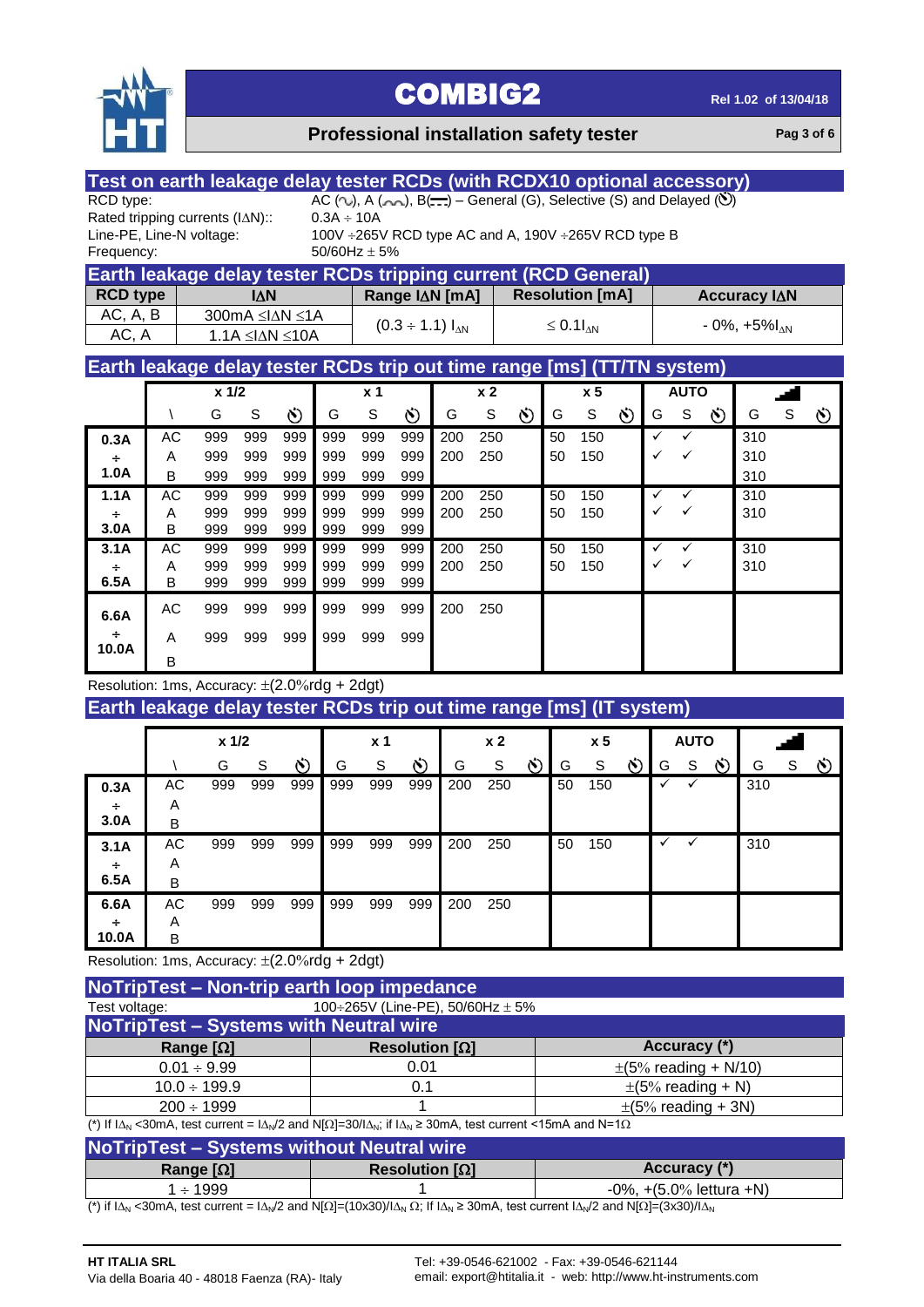

### **Professional installation safety tester Pag 4** of 6

| <b>Contact voltage (RCD and NoTripTest)</b>       |                                                                                                    |                                             |                                          |  |  |  |  |  |  |  |  |  |
|---------------------------------------------------|----------------------------------------------------------------------------------------------------|---------------------------------------------|------------------------------------------|--|--|--|--|--|--|--|--|--|
| Range [V]                                         | <b>Resolution [V]</b>                                                                              |                                             | <b>Accuracy</b>                          |  |  |  |  |  |  |  |  |  |
| $0 \div \text{Utlim}$                             | 0.1                                                                                                | $-0\%$ , $+(5.0\% \text{ rdg} + 3\text{V})$ |                                          |  |  |  |  |  |  |  |  |  |
| <b>Phase sequence rotation with 1-wire method</b> |                                                                                                    |                                             |                                          |  |  |  |  |  |  |  |  |  |
|                                                   | Voltage range P-N, P-PE[V]<br><b>Frequency range</b>                                               |                                             |                                          |  |  |  |  |  |  |  |  |  |
| $100 \div 265$                                    |                                                                                                    | 50Hz/60Hz $\pm$ 5%                          |                                          |  |  |  |  |  |  |  |  |  |
|                                                   | Measurement is only carried out by direct contact with metal live parts (not on insulation sheath) |                                             |                                          |  |  |  |  |  |  |  |  |  |
| Voltage drop on main power lines (∆V%)            |                                                                                                    |                                             |                                          |  |  |  |  |  |  |  |  |  |
| Range (%)                                         | <b>Resolution (%)</b>                                                                              |                                             |                                          |  |  |  |  |  |  |  |  |  |
|                                                   | 0.1                                                                                                |                                             | <b>Accuracy</b>                          |  |  |  |  |  |  |  |  |  |
| $0 \div 100$                                      |                                                                                                    |                                             | $\pm$ (10.0% rdg + 4dgt)                 |  |  |  |  |  |  |  |  |  |
|                                                   | Leakage current (by HT96U optional clamp transducer)                                               |                                             |                                          |  |  |  |  |  |  |  |  |  |
| Range [mA]                                        | <b>Resolution [mA]</b>                                                                             |                                             | <b>Accuracy</b>                          |  |  |  |  |  |  |  |  |  |
| $0.5 \div 999.9$                                  | 0.1                                                                                                |                                             | $\pm (5.0\% \text{ rdg} + 2 \text{dg}t)$ |  |  |  |  |  |  |  |  |  |
| <b>Environmental parameters (AUX function)</b>    |                                                                                                    |                                             |                                          |  |  |  |  |  |  |  |  |  |
| <b>Parameter</b>                                  | Range                                                                                              | <b>Resolution</b>                           | <b>Accuracy</b>                          |  |  |  |  |  |  |  |  |  |
| Temperature [°C]                                  | $-20^{\circ}$ C $\div$ 80 $^{\circ}$ C                                                             | 0.1 °C                                      |                                          |  |  |  |  |  |  |  |  |  |
| Temperature [°F]                                  | $-4^{\circ}$ F $\div$ 176°F                                                                        | 0.1 °F                                      |                                          |  |  |  |  |  |  |  |  |  |
| Relative humidity [%HR]                           | $0 \div 100\%$ HR                                                                                  | $0.1\%$ UR                                  |                                          |  |  |  |  |  |  |  |  |  |
| DC output voltage                                 | $0.1 \text{mV} \div 1.0 \text{V}$                                                                  | 0.1 <sub>m</sub>                            | $\pm$ (2.0%rdg+2dgt)                     |  |  |  |  |  |  |  |  |  |
|                                                   | 0.001Lux $\div$ 20.00 Lux (*)                                                                      | $0.001 \div 0.02$ Lux                       |                                          |  |  |  |  |  |  |  |  |  |
| Illuminance [Lux]                                 | 0.1 Lux $\div$ 2000 Lux (*)                                                                        | $0.1 \div 2$ Lux                            |                                          |  |  |  |  |  |  |  |  |  |
|                                                   | 1 Lux $\div$ 20 kLux (*)                                                                           | $1 \div 20$ Lux                             |                                          |  |  |  |  |  |  |  |  |  |

(\*) Accuracy of HT53 lux probe is according to Class AA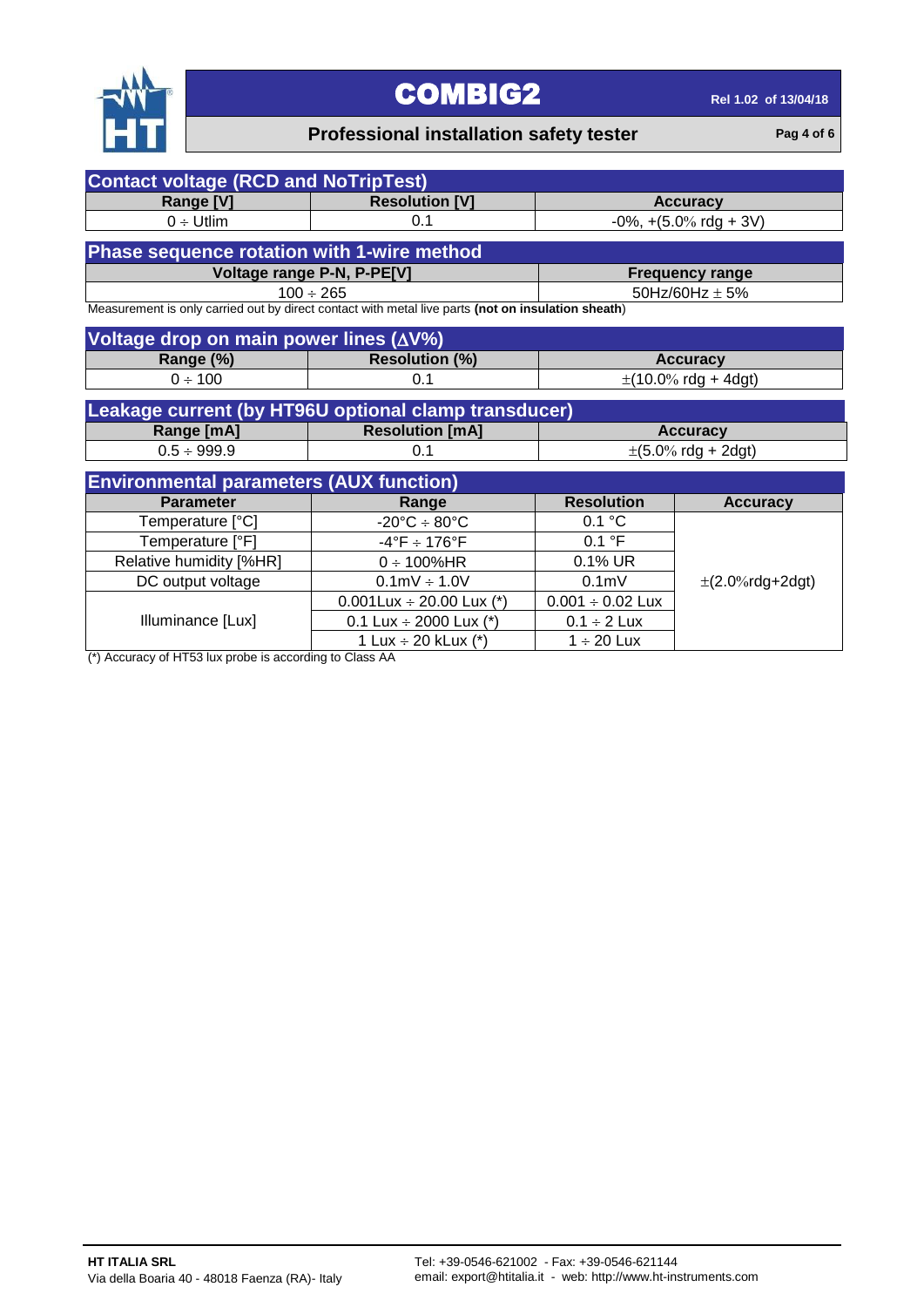

#### **Professional installation safety tester Pag 5** of 6

### **Measurement of main parameters and harmonics (PQA)**

| <b>AC TRMS Voltage</b> |                               |                        |
|------------------------|-------------------------------|------------------------|
| <b>Range IVI</b>       | <b>Resolution [V]</b>         | <b>Accuracy</b>        |
| $15.0 \div 459.9$      | J.1V                          | $\pm$ (1.0%rda + 1dat) |
| Allanced and at factor | $245.$ Functional $495.$ COOL |                        |

Allowed crest factor  $\leq 1.5$ ; Frequency:  $42.5 \div 69.0$  Hz

| Frequency        |                        |                        |
|------------------|------------------------|------------------------|
| Range [Hz]       | <b>Resolution [Hz]</b> | <b>Accuracy</b>        |
| $42.5 \div 69.0$ | 01.(                   | $\pm$ (2.0%rda + 2dat) |

Allowed voltage:  $15.0 \div 459.9V$ ; Allowed current:  $5\%$ FS clamp  $\div$  FS clamp

#### **AC TRMS Current**

| AV TIMO VAII GIIL      |                       |                       |                              |
|------------------------|-----------------------|-----------------------|------------------------------|
| <b>FS clamp</b>        | Range [A]             | <b>Resolution [A]</b> | <b>Accuracy</b>              |
| < 10A                  | 5% FS $\div$ 9.99     | 0.01                  |                              |
| $10A \le FS \le 200$   | $5\%$ FS $\div$ 199.9 | 0.1                   | 1Ph: $\pm$ (1.0%rdg + 3 dgt) |
| $200A \le FS \le 3000$ | 5% FS $\div$ 2999     |                       | 3Ph: $\pm$ (2.0%rdg + 5 dgt) |
|                        |                       |                       |                              |

Range:  $5 \div 999.9$  mV; Values under 5mV are zeroed<br>Allowed crest factor  $\leq 3$ ; Frequency: 42.5

 $\leq$  3; Frequency: 42.5  $\div$  69.0 Hz

| Active power (@ 230V in 1Ph systems, 400V in 3Ph systems, coso=1, f=50.0Hz) |                    |                        |                              |
|-----------------------------------------------------------------------------|--------------------|------------------------|------------------------------|
| <b>FS clamp</b>                                                             | Range [kW]         | <b>Resolution [kW]</b> | Accuracy                     |
| < 10A                                                                       | $0.000 \div 9.999$ | 0.001                  |                              |
| $10A \le FS \le 200$                                                        | $0.00 \div 999.99$ | 0.01                   | 1Ph: $\pm$ (2.0%rdg + 5 dgt) |
| $200A \le FS \le 1000$                                                      | $0.0 \div 999.9$   | 0.1                    | 3Ph: $\pm$ (2.5%rdg + 8 dgt) |
| $1000A \le FS \le 3000$                                                     | $0 \div 9999$      |                        |                              |

| Reactive power (@ 230V in 1Ph systems, 400V in 3Ph systems, coso=0, f=50.0Hz) |                    |                          |                              |
|-------------------------------------------------------------------------------|--------------------|--------------------------|------------------------------|
| <b>FS clamp</b>                                                               | Range [kVAr]       | <b>Resolution [kVAr]</b> | <b>Accuracy</b>              |
| < 10A                                                                         | $0.000 \div 9.999$ | 0.001                    |                              |
| $10A \le FS \le 200$                                                          | $0.00 \div 999.99$ | 0.01                     | 1Ph: $\pm$ (2.0%rdg + 7 dgt) |
| $200A \le FS \le 1000$                                                        | $0.0 \div 999.9$   | 0.1                      | 3Ph: $\pm$ (3.0%rdg + 8 dgt) |
| $1000A \le FS \le 3000$                                                       | $0 \div 9999$      |                          |                              |

| Power factor (@ 230V in 1Ph systems, 400V in 3Ph systems, f=50.0Hz) |                   |                                                                                  |
|---------------------------------------------------------------------|-------------------|----------------------------------------------------------------------------------|
| Range                                                               | <b>Resolution</b> | <b>Accuracy</b>                                                                  |
| $0.70c \div 1.00 \div 0.70i$                                        | 0.01              | $\pm$ (4.0%rdg + 10dgt) if I $\leq$ 10%FS<br>$\pm$ (2.0%rdg + 3dgt) if I > 10%FS |

| $cos\varphi$ ( $\oslash$ 230V in 1Ph systems, 400V in 3Ph systems, f=50.0Hz) |                   |                                                                                   |
|------------------------------------------------------------------------------|-------------------|-----------------------------------------------------------------------------------|
| Range                                                                        | <b>Resolution</b> | <b>Accuracy</b>                                                                   |
| $0.70c \div 1.00 \div 0.70i$                                                 | 0.01              | $\pm$ (4.0%rdg + 10dgt) if $I \le 10\%$ FS<br>$\pm$ (1.0%rdg + 7dgt) if I > 10%FS |

| Voltage harmonics (@ 230V in 1Ph systems, 400V in 3Ph systems, f=50.0Hz) |                                                         |              |                          |
|--------------------------------------------------------------------------|---------------------------------------------------------|--------------|--------------------------|
| Range [%]                                                                | <b>Resolution [%]</b>                                   | Order        | <b>Accuracy</b>          |
| $0.1 \div 100.0$                                                         |                                                         | $01 \div 25$ | $\pm (5.0\%$ rdg + 5dgt) |
|                                                                          | $\sim$ $\sim$ $\sim$ $\sim$ $\sim$ $\sim$ $\sim$ $\sim$ |              |                          |

Frequency of fundamental:  $42.5 \div 69.0$  Hz, DC accuracy not declared

| <b>Current harmonics (f=50Hz)</b> |                       |              |                                          |
|-----------------------------------|-----------------------|--------------|------------------------------------------|
| Range [%]                         | <b>Resolution [%]</b> | Order        | <b>Accuracy</b>                          |
|                                   |                       | $01 \div 9$  | $\pm$ (5.0%rdg + 5dgt)                   |
| $0.1 \div 100.0$                  | 0.1                   | $10 \div 17$ | $\pm(10.0\%$ rdg + 5dgt)                 |
|                                   |                       | $18 \div 25$ | $\pm(15.0\% \text{rdg} + 10 \text{dgt})$ |